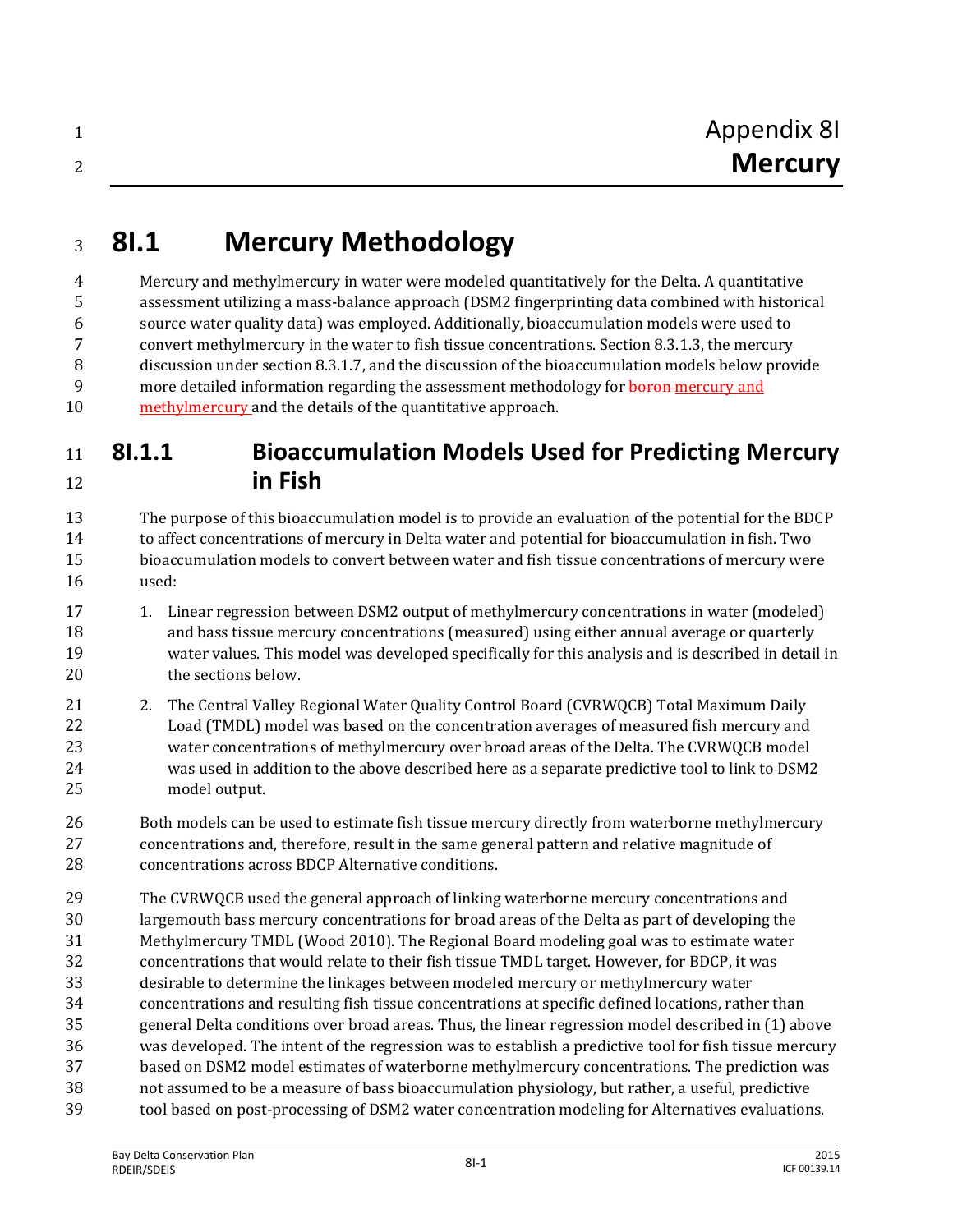Both the existing Regional Board model and the newly-developed model were used to convert DSM2 estimated methylmercury concentrations to predicted fish tissue mercury concentrations. The use of the two models shows a range of possible predicted fish tissue values as might be expected in the Delta as a result of project implementation. The benchmark used for evaluations to assess impacts of Alternatives was the CVRWQCB TMDL tissue concentration goal of 0.24 mg/kg wet weight (ww) of mercury for normalized 350-mm total length largemouth bass tissue (CVRWQCB 2011).

### **8I.1.2 Linear Regression of DSM2 Modeled Methylmercury to Measured Fish Tissue Mercury Model Development**

 As described above, a linear regression between DSM2 output of methylmercury concentrations in water (modeled) and bass tissue mercury concentrations (measured) was developed specifically for this analysis. Water concentrations were estimated by assigning mercury and methylmercury concentrations to five source waters (averaged over the 2000 to 2010 period) that contribute to the Delta (based on sampling data; see **Table I-1** and **I-2**), and using DSM2 to model the mixing and hydrodynamics of these contributing source waters in the system using historical year 2000 conditions. DSM2 was used to model year 2000 hydrologic conditions since fish tissue data were from 1999 and 2000, as discussed below. Mercury and methylmercury water sample data used to characterize the five source waters were each averaged over the years indicated in **Table I-1** to produce the long term averages used for source water blending.

 The DSM2 model results provided an estimate of the resulting concentrations of mercury and methylmercury in water at specific locations (see **Table I-3**). Note that the first quarter DSM2 model results were discarded because the model "ramps up" for a new year and the average values from 23 those first months were distinctly lower than for the other quarters. Ramping in water quality models is based on the use of previous months in the subsequent months' values and the use of unrealistically-low startup values. Therefore, a surrogate for the annual average for the year was computed from the last 3 quarters. The next step in the evaluation was to identify a model that linked these water concentrations to fish tissue concentrations in samples collected from the same location.

- Largemouth bass were chosen for this analysis because they are popular sport fish, top predators, live for several years, and tend to stay in the same area (that is, they exhibit high site fidelity). Consequently, they are excellent indicators of long-term average mercury exposure, risk, and spatial pattern for both ecological and human health. Also a fish tissue mercury dataset was available for largemouth bass from defined locations across the Delta. The largemouth bass tissue mercury concentrations were presented as edible fillet concentrations for fish normalized to 350 mm in total length as supplied directly by SFEI (SFEI 2010). It is important to standardize concentrations to the same length fish at each location because of the well-established positive relationship between fish length and age and tissue mercury concentrations (Alpers et al. 2008). This same normalization technique was used by the Regional Board for their model (CVRWQCB 2011).
- Standard, linear regression analyses were created using the SAS institute's Statview 5 analytic software (SAS 1998). DSM2 model outputs of mercury or methylmercury concentrations in water were graphed against fish tissue concentrations of total mercury (assumed to be all as methylmercury) at the exact same nodes and approximate dates. The data were log-transformed to
- improve normality. The positive relationships between fish tissue and waterborne mercury were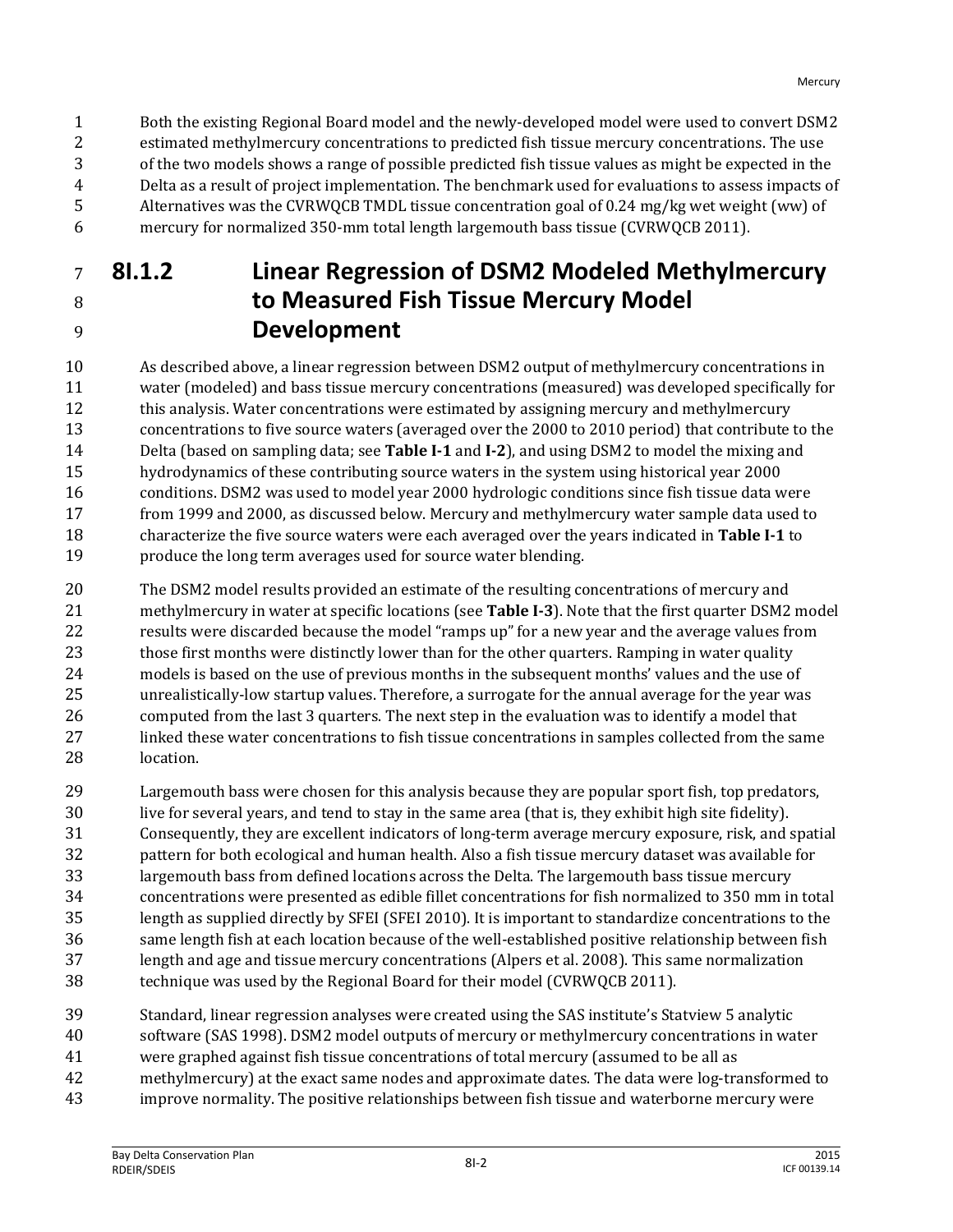not as strong as with waterborne methylmercury and therefore methylmercury was retained as the best predictor. The best fit for a predictive model was the linear regression with the transformed data between average waterborne methylmercury concentrations in water from the third quarter of the year and largemouth bass tissue mercury concentrations (**Figure A1**). Each point in the figure represents one fish sample paired with the DSM2 prediction of methylmercury concentrations from the nearest Delta location for that year. Although the explanation of variance is not strong, it is statistically significant, the third quarter data from the year 2000 produced the best fit. The regression equation (below) was used as the best identified predictor of mercury in fish tissue based on DSM2 modeled methylmercury water concentrations for period average concentrations.

$$
10\quad
$$

 $Fish$  mercury  $(mg/kg$  ww) =  $10^{(4.217+)}$  (Log methylmercury in water,  $\mu g/L \times 1.164$ )) **[Eq.1]** 

$$
(r^2 = 0.383, P = 0.024)
$$

 It is evident from Figure A1 that there is considerable variability in tissue mercury levels at lower methylmercury concentrations in water, and there is limited data at higher methylmercury concentrations in water. Thus, both and lower and higher water column methylmercury concentrations, there is notable uncertainty in the above equation. In fact, there are numerous sources of uncertainty in the above approach, including: analytical variability in the original measurements; temporal and/or seasonal variability in Delta source water concentrations of merthylmercury; interconversion of mercury species (i.e., the non-conservative nature of methylmercury as a modeled constituent); fish tissue mercury being an aggregator of 20 methylmercury concentrations that vary in time, space, and diet; a limited sample size  $(n = 13)$ ; low 21 coefficient of determination  $(r^2 = 0.383)$ ; and lack of a rigorous validation study, as well as others.

#### **8I.1.3 Central Valley Regional Water Quality Control Board Model**

- The results of the regression model in **Figure A1** can be compared to those using the alternative from the CVRWQCB TMDL model, which also predicts 350-mm normalized largemouth bass fillets from methylmercury in water. This comparison is shown in **Table I-4**.
- The CVRWQCB developed a nonlinear model based on largemouth bass as grouped in major, large areas of the Delta (rather than specific locations) compared to average methylmercury concentrations in water for those same, general areas (CVRWQCB 2011):
- *Fish mercury (mg/kg ww) = 20.365 × ((methylmercury in water, ng/L)^1.6374)* **[Eq. 2]**
- $(r^2 = 0.910, P < 0.05)$
- The difference between the model results and the actual fish tissue results were more variable for the CVRWQCB model, **Eq. 2** (-0.399 to 0.85 mg/kg ww) compared to the regression model of **Eq. 1** (-0.505 to 0.299 mg/kg ww) (**Table I-4**). It is possible the averaging used in the Regional Board model parameters contributed to this relative imprecision; in contrast, the DSM2 based model (**Eq. 1**) was specifically constructed to work for DSM2 output at our specific locations of interest. In addition, Note that the CVRWQCB TMDL model was not established to predict fish tissue concentrations, but to provide the linkage between the 0.24 mg/kg tissue mercury TMDL target to the waterborne goal of 0.066 ng methylmercury/L.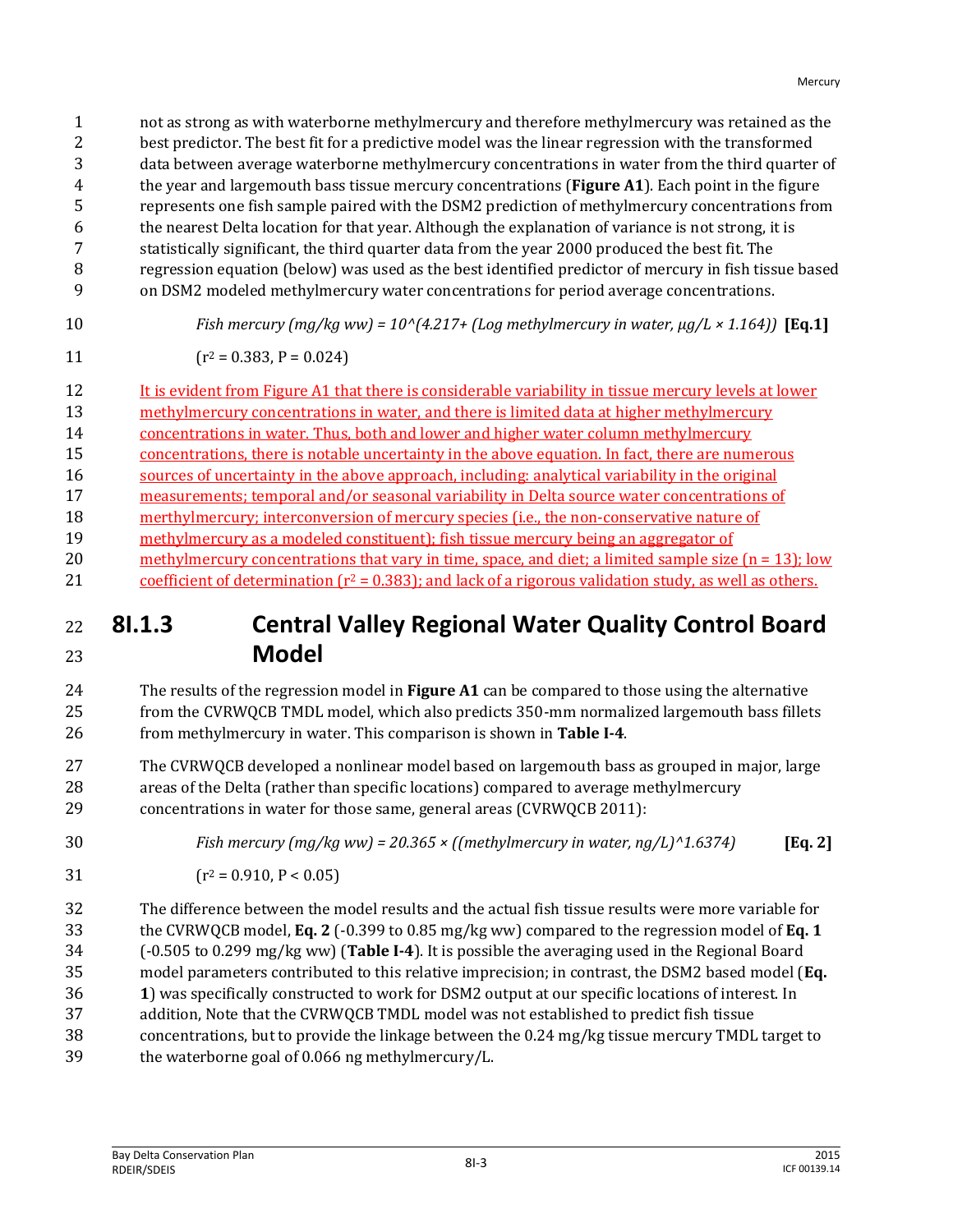- As with Equation 1, there is considerable uncertainty in the application of this model. It is likely that because there was more averaging (both in time and space) in the derivation of Equation 2, the
- coefficient of determination was higher than for Equation 1, making the model appear to be more
- accurate. However, Equation 2 was applied to site and time-specific modeled methylmercury
- concentrations, so it is unknown whether this apparent higher degree of accuracy is meaningful
- when the model is applied in this way. In reality, many of the same uncertainties present in Equation
- 1 are also present for Equation 2: analytical variability; temporal and/or seasonal variability in Delta
- source water concentrations of merthylmercury; interconversion of mercury species (i.e., the non-
- conservative nature of methylmercury as a modeled constituent); limited sample size (both in
- 10 number of fish and time span over which the measurements were made). The CVRWQCB did not
- 11 attempt to estimate the errors and propogate them from correlation to correlation in their
- 12 application of the model for deriving the aqueous methylmercury goal (CVRWOCB 2011).

### **8I.1.4 Notes Regarding Application of the Models and Interpretation of Results**

 Although there is considerable uncertainty in both modeling approaches outlined above, mechanistically, there is reason to expect fish tissue methylmercury concentrations may increase when water column methylmercury concentrations increase, and to that end, the equations both 18 serve as a reasonable approximations of a very complex process. Considering the uncertainty, small (i.e., < 20-25%) increases or decreases in modeled fish tissue mercury concentrations at a low 20 number of Delta locations (i.e., 2-3) should be interpreted to be within the uncertainty of the overall 21 approach, and not predictive of actual adverse effects. Larger increases, or increases evident 22 throughout the Delta, can be interpreted as more reliable indicators of potential adverse effects. Finally, the relatively large errors inherent in both model predictions mean that the models are most useful for ranking Alternatives and comparing areas of the Delta within Alternatives rather than as an accurate predictor of actual, future bass tissue mercury concentrations.

## **8I.1.48I.1.5 General Findings**

 Both models show exactly the same pattern of fish tissue mercury as compared among Alternatives and sites because both models are regression equations based on the same underlying estimates of waterborne methylmercury concentrations. Note that in the fish tissue chemistry estimate results presented in Tables I-7a,b to I-16a,b, all Eq. 2 results are uniformly higher than Eq.1 results. All measured fish tissue concentrations (Table I-4) and all Eq. 1 and Eq. 2 –based fish tissue mercury concentrations exceed the Regional Board TMDL target goal of 0.24 mg/kg tissue mercury. Nevertheless, clear patterns of differences among Alternatives are apparent in Tables I-7 to I-16. 34 The highest estimated tissue mercury concentrations (from both equations) wereoccurred at Buckley Cove for Alternatives 1-5, 7 and 8; and at Contra Costa Pumping Plant #1 for Alternatives 6

## 36 and 9. for Alternative 8, North Bay Aqueduct at Barker Slough, all years (Table I-15a,b).

## **8I.1.58I.1.6 References**

- Alpers, C. N., C. Eagles-Smith, C. Foe, S. Klasing, M. C. Marvin-DiPasquale, D. G. Slotton, and
- L. Windham-Meyers. 2008. *Sacramento–San Joaquin Delta Regional Ecosystem Restoration*
- *Implementation Plan*. Ecosystem Conceptual Model. Mercury. January 24.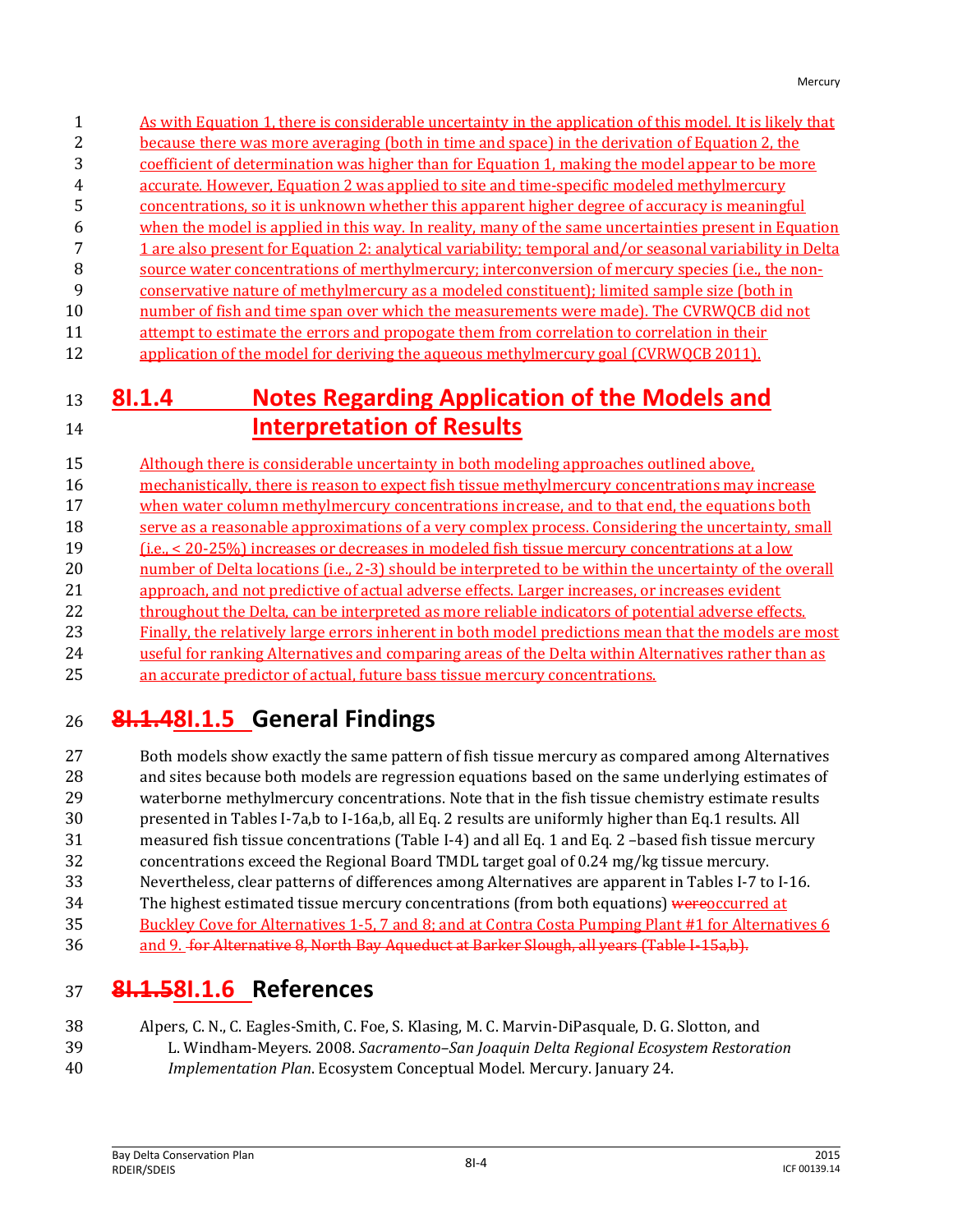| $\mathbf{1}$<br>$\overline{2}$ |                                                                                                                                                                                                                                                                                                    | BDAT (Bay Delta and Tributaries Project). 2009. Bay Delta and Tributaries Project. Accessed:<br>March 2, 2009.                                                                                                                                           |  |  |  |  |  |  |  |
|--------------------------------|----------------------------------------------------------------------------------------------------------------------------------------------------------------------------------------------------------------------------------------------------------------------------------------------------|----------------------------------------------------------------------------------------------------------------------------------------------------------------------------------------------------------------------------------------------------------|--|--|--|--|--|--|--|
| 3<br>$\overline{4}$<br>5       | Central Valley Central Valley Regional Water Quality Control Board. 2011. Sacramento-San Joaquin<br>Delta Estuary TMDL for Methylmercury. Final EPA Approval of Basin Plan Amendment, Oct. 20,<br>2011.                                                                                            |                                                                                                                                                                                                                                                          |  |  |  |  |  |  |  |
| 6                              |                                                                                                                                                                                                                                                                                                    | SAS Institute. 1998. Statview 5.0. Available: <http: www.jmp.com=""></http:> .                                                                                                                                                                           |  |  |  |  |  |  |  |
| 7<br>8                         | SFEI (San Francisco Estuary Institute). 2010. Regional Data Center. Available:<br><http: data="" www.sfei.org="">. Accessed May, 2010.</http:>                                                                                                                                                     |                                                                                                                                                                                                                                                          |  |  |  |  |  |  |  |
| 9<br>10<br>11                  | SFBRWQCB (San Francisco Bay Regional Water Quality Control Board). 2006. Mercury in San<br>Francisco Bay. Proposed Basin Plan Amendment and Staff Report for Revised Total Maximum Daily<br>Load (TMDL) and Proposed Mercury Water Quality Objectives. August 1. Oakland, California.              |                                                                                                                                                                                                                                                          |  |  |  |  |  |  |  |
| 12<br>13<br>14<br>15           | SWRCB (State Water Resources Control Board). 2007. 2006 CWA Section 303(d) List of Water Quality<br>Limited Segments. Sacramento, California. Site accessed March 12, 2009.<br>URL = http://www.waterboards.ca.gov/water_issues/programs/tmdl/docs/<br>303dlists2006/epa/state_usepa_combined.pdf. |                                                                                                                                                                                                                                                          |  |  |  |  |  |  |  |
| 16<br>17                       | U.S. Geological Survey. 2010. USGS Water-Quality Daily Data for California. Available:<br><http: ?referred_module="qw" ca="" dv="" nwis="" waterdata.usgs.gov="">. Accessed: April 14, 2010.</http:>                                                                                               |                                                                                                                                                                                                                                                          |  |  |  |  |  |  |  |
| 18<br>19<br>20                 |                                                                                                                                                                                                                                                                                                    | Wood, M., C. Foe, J. Cooke, and L. Stephen. 2010. Sacramento-San Joaquin Delta Estuary TMDL for<br>Methylmercury. Final Staff Report. April. Prepared for California Regional Water Quality Control<br>Board: Central Valley Region, Rancho Cordova, CA. |  |  |  |  |  |  |  |
| 21                             | <b>ABBREVIATIONS</b>                                                                                                                                                                                                                                                                               |                                                                                                                                                                                                                                                          |  |  |  |  |  |  |  |
| 22                             | <b>BDAT</b>                                                                                                                                                                                                                                                                                        | Bay Delta and Tributaries Project                                                                                                                                                                                                                        |  |  |  |  |  |  |  |
| 23                             | $\mu$ g/L                                                                                                                                                                                                                                                                                          | microgram(s) per liter                                                                                                                                                                                                                                   |  |  |  |  |  |  |  |
| 24                             | <b>CVRWQCB</b>                                                                                                                                                                                                                                                                                     | Central Valley Regional Water Quality Control Board                                                                                                                                                                                                      |  |  |  |  |  |  |  |
| 25                             | Hg                                                                                                                                                                                                                                                                                                 | mercury                                                                                                                                                                                                                                                  |  |  |  |  |  |  |  |
| 26                             | MeHg                                                                                                                                                                                                                                                                                               | methylmercury                                                                                                                                                                                                                                            |  |  |  |  |  |  |  |
| 27                             | mg/kg ww                                                                                                                                                                                                                                                                                           | milligrams/kilogram, wet weight                                                                                                                                                                                                                          |  |  |  |  |  |  |  |
| 28                             | ng/L                                                                                                                                                                                                                                                                                               | nanogram(s) per liter                                                                                                                                                                                                                                    |  |  |  |  |  |  |  |
| 29                             | <b>SFBRWQCB</b>                                                                                                                                                                                                                                                                                    | San Francisco Bay Regional Water Quality Control Board                                                                                                                                                                                                   |  |  |  |  |  |  |  |
| 30                             | <b>SFEI</b>                                                                                                                                                                                                                                                                                        | San Francisco Estuary Institute                                                                                                                                                                                                                          |  |  |  |  |  |  |  |
| 31                             | <b>SWRCB</b>                                                                                                                                                                                                                                                                                       | <b>State Water Resources Control Board</b>                                                                                                                                                                                                               |  |  |  |  |  |  |  |
|                                |                                                                                                                                                                                                                                                                                                    |                                                                                                                                                                                                                                                          |  |  |  |  |  |  |  |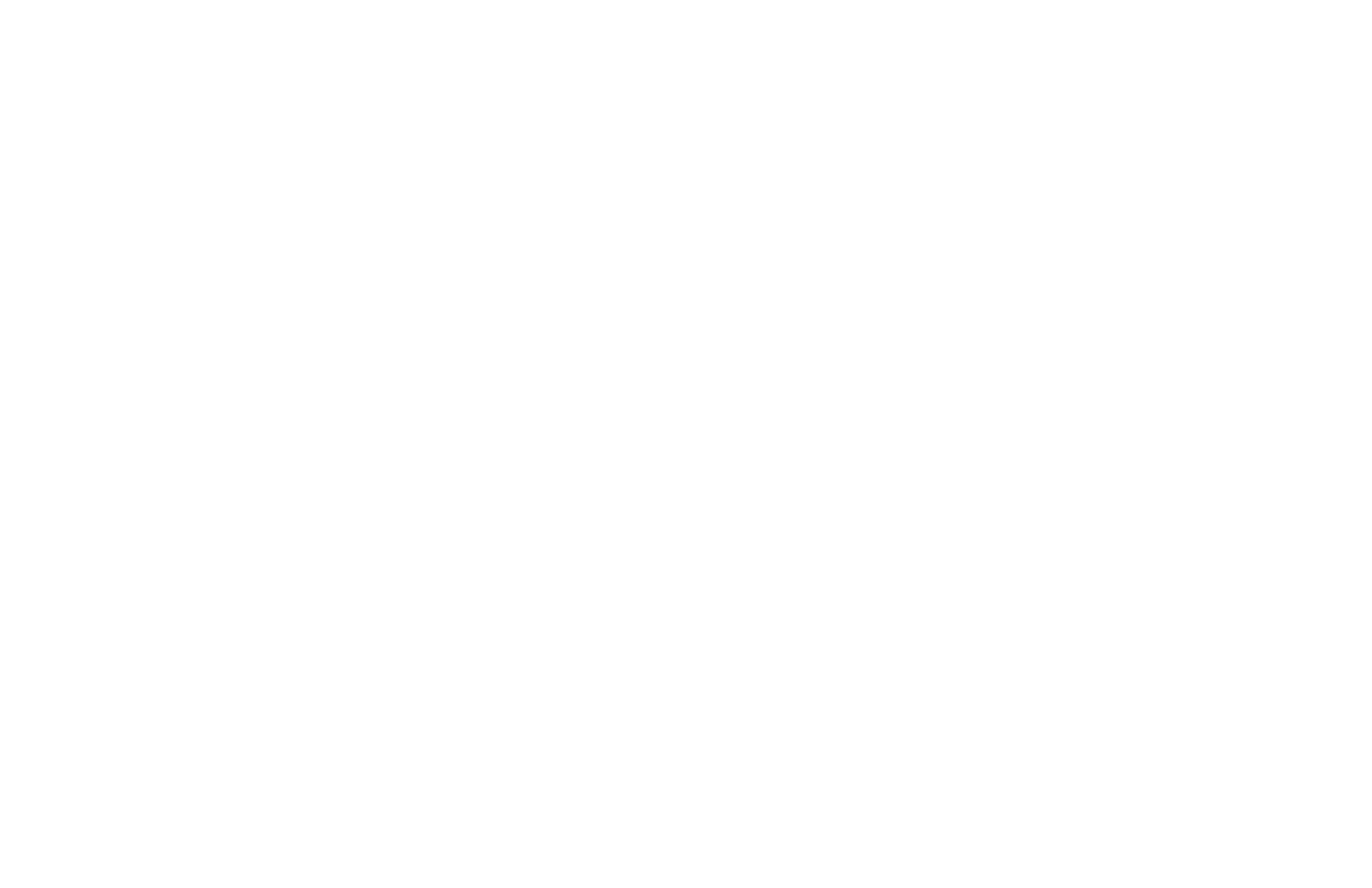#### 1 **Table I-1. Modeled Methyl Mercury Concentrations in Water for Existing Conditions, No Action Alternative Late Long Term, and All Alternatives**

|                                            |                | Period Average Concentration (ng/L)  |                                                |                               |                                |                             |                                |                                            |                                |                                |                      |                             |                             |                             |                             |
|--------------------------------------------|----------------|--------------------------------------|------------------------------------------------|-------------------------------|--------------------------------|-----------------------------|--------------------------------|--------------------------------------------|--------------------------------|--------------------------------|----------------------|-----------------------------|-----------------------------|-----------------------------|-----------------------------|
| Location                                   | Period         | <b>Existing</b><br><b>Conditions</b> | <b>No Action</b><br>Alternative-<br><b>LLT</b> | <b>Alternative</b><br>$1-LLT$ | <b>Alternative</b><br>$2$ -LLT | <b>Alternative</b><br>3-LLT | <b>Alternative</b><br>4-LLT H1 | <b>Alternative</b><br>4-LLT H <sub>2</sub> | <b>Alternative</b><br>4-LLT H3 | <b>Alternative</b><br>4-LLT H4 | Alternative<br>5-LLT | <b>Alternative</b><br>6-LLT | <b>Alternative</b><br>7-LLT | <b>Alternative</b><br>8-LLT | <b>Alternative</b><br>9-LLT |
| <b>Delta Interior</b>                      |                |                                      |                                                |                               |                                |                             |                                |                                            |                                |                                |                      |                             |                             |                             |                             |
| Mokelumne River (SF) at Staten<br>Island   | <b>ALL</b>     | 0.135                                | 0.134                                          | 0.142                         | 0.143                          | 0.140                       | 0.142                          | 0.142                                      | 0.142                          | 0.142                          | 0.139                | 0.146                       | 0.143                       | 0.143                       | 0.127                       |
|                                            | <b>DROUGHT</b> | 0.121                                | 0.121                                          | 0.126                         | 0.127                          | 0.126                       | 0.126                          | 0.127                                      | 0.127                          | 0.127                          | 0.126                | 0.130                       | 0.128                       | 0.127                       | 0.115                       |
| San Joaquin River at Buckley Cove          | <b>ALL</b>     | 0.159                                | 0.164                                          | 0.162                         | 0.160                          | 0.162                       | 0.160                          | 0.160                                      | 0.160                          | 0.160                          | 0.161                | 0.161                       | 0.161                       | 0.161                       | 0.145                       |
|                                            | <b>DROUGHT</b> | 0.161                                | 0.167                                          | 0.167                         | 0.163                          | 0.167                       | 0.163                          | 0.163                                      | 0.163                          | 0.163                          | 0.165                | 0.165                       | 0.164                       | 0.165                       | 0.138                       |
| <b>Franks Tract</b>                        | <b>ALL</b>     | 0.117                                | 0.117                                          | 0.122                         | 0.125                          | 0.121                       | 0.123                          | 0.124                                      | 0.125                          | 0.126                          | 0.122                | 0.140                       | 0.133                       | 0.1390.134                  | 0.140                       |
|                                            | <b>DROUGHT</b> | 0.109                                | 0.110                                          | 0.112                         | 0.115                          | 0.112                       | 0.113                          | 0.114                                      | 0.115                          | 0.115                          | 0.113                | 0.131                       | 0.125                       | 0.1320.125                  | 0.132                       |
| Old River at Rock Slough                   | <b>ALL</b>     | 0.121                                | 0.122                                          | 0.126                         | 0.130                          | 0.126                       | 0.127                          | 0.129                                      | 0.130                          | 0.132                          | 0.126                | 0.155                       | 0.145                       | 0.1490.147                  | 0.154                       |
|                                            | <b>DROUGHT</b> | 0.113                                | 0.116                                          | 0.118                         | 0.121                          | 0.117                       | 0.119                          | 0.120                                      | 0.121                          | 0.122                          | 0.118                | 0.153                       | 0.142                       | 0.1470.143                  | 0.154                       |
| <b>Western Delta</b>                       |                |                                      |                                                |                               |                                |                             |                                |                                            |                                |                                |                      |                             |                             |                             |                             |
|                                            | <b>ALL</b>     | 0.103                                | 0.103                                          | 0.103                         | 0.104                          | 0.102                       | 0.103                          | 0.104                                      | 0.104                          | 0.104                          | 0.103                | 0.109                       | 0.106                       | 0.1680.106                  | 0.103                       |
| Sacramento River at Emmaton                | <b>DROUGHT</b> | 0.101                                | 0.101                                          | 0.100                         | 0.101                          | 0.100                       | 0.100                          | 0.101                                      | 0.101                          | 0.101                          | 0.100                | 0.106                       | 0.104                       | 0.1320.104                  | 0.101                       |
|                                            | <b>ALL</b>     | 0.102                                | 0.103                                          | 0.105                         | 0.108                          | 0.104                       | 0.106                          | 0.107                                      | 0.108                          | 0.109                          | 0.105                | 0.119                       | 0.114                       | 0.1380.114                  | 0.111                       |
| San Joaquin River at Antioch               | <b>DROUGHT</b> | 0.093                                | 0.094                                          | 0.094                         | 0.096                          | 0.094                       | 0.095                          | 0.096                                      | 0.096                          | 0.097                          | 0.095                | 0.107                       | 0.104                       | 0.1230.104                  | 0.101                       |
| Sacramento River at Mallard Island         | ALL            | 0.082                                | 0.083                                          | 0.082                         | 0.085                          | 0.081                       | 0.083                          | 0.083                                      | 0.085                          | 0.085                          | 0.083                | 0.093                       | 0.089                       | 0.1340.090                  | 0.085                       |
|                                            | <b>DROUGHT</b> | 0.072                                | 0.073                                          | 0.072                         | 0.073                          | 0.072                       | 0.072                          | 0.073                                      | 0.073                          | 0.074                          | 0.073                | 0.081                       | 0.079                       | 0.1000.080                  | 0.074                       |
| <b>Major Diversions (Pumping Stations)</b> |                |                                      |                                                |                               |                                |                             |                                |                                            |                                |                                |                      |                             |                             |                             |                             |
| North Bay Aqueduct at Barker Slough        | <b>ALL</b>     | 0.112                                | 0.112                                          | 0.104                         | 0.104                          | 0.104                       | 0.104                          | 0.104                                      | 0.104                          | 0.104                          | 0.104                | 0.106                       | 0.105                       | 0.2290.104                  | 0.105                       |
| <b>Pumping Plant</b>                       | <b>DROUGHT</b> | 0.113                                | 0.113                                          | 0.104                         | 0.105                          | 0.104                       | 0.105                          | 0.105                                      | 0.105                          | 0.105                          | 0.104                | 0.106                       | 0.105                       | 0.1670.105                  | 0.105                       |
| Contra Costa Pumping Plant #1              | <b>ALL</b>     | 0.129                                | 0.129                                          | 0.133                         | 0.136                          | 0.132                       | 0.134                          | 0.135                                      | 0.136                          | 0.137                          | 0.132                | 0.164                       | 0.151                       | 0.1560.153                  | 0.163                       |
|                                            | <b>DROUGHT</b> | 0.121                                | 0.122                                          | 0.124                         | 0.126                          | 0.123                       | 0.124                          | 0.126                                      | 0.126                          | 0.127                          | 0.124                | 0.160                       | 0.147                       | 0.1520.149                  | 0.162                       |
| <b>Banks Pumping Plant</b>                 | <b>ALL</b>     | 0.133                                | 0.135                                          | 0.122                         | 0.121                          | 0.126                       | 0.123                          | 0.124                                      | 0.123                          | 0.123                          | 0.128                | 0.100                       | 0.110                       | 0.1140.113                  | 0.125                       |
|                                            | <b>DROUGHT</b> | 0.128                                | 0.131                                          | 0.128                         | 0.128                          | 0.128                       | 0.128                          | 0.125                                      | 0.128                          | 0.125                          | 0.129                | 0.100                       | 0.108                       | 0.1160.114                  | 0.119                       |
| Jones Pumping Plant                        | <b>ALL</b>     | 0.138                                | 0.141                                          | 0.129                         | 0.126                          | 0.133                       | 0.130                          | 0.128                                      | 0.128                          | 0.127                          | 0.135                | 0.100                       | 0.111                       | 0.1130.112                  | 0.125                       |
|                                            | <b>DROUGHT</b> | 0.134                                | 0.138                                          | 0.135                         | 0.132                          | 0.134                       | 0.135                          | 0.132                                      | 0.133                          | 0.132                          | 0.136                | 0.100                       | 0.109                       | 0.4440.109                  | 0.119                       |

\* All: Water years 1975-1991 represent the 16-year period modeled using DSM2. Drought: Represents a 5 consecutive year (water years 1987-1991) drought period consisting of dry and critical water year types (as defined by t

 $\begin{array}{ccc} 3 & \text{Notes:} \\ 4 & \text{LLT = I:} \\ 5 & \text{ng/L = I} \end{array}$  $LLT =$  late long term

 $5$  ng/L = nanogram per liter

 $6$  SF = south fork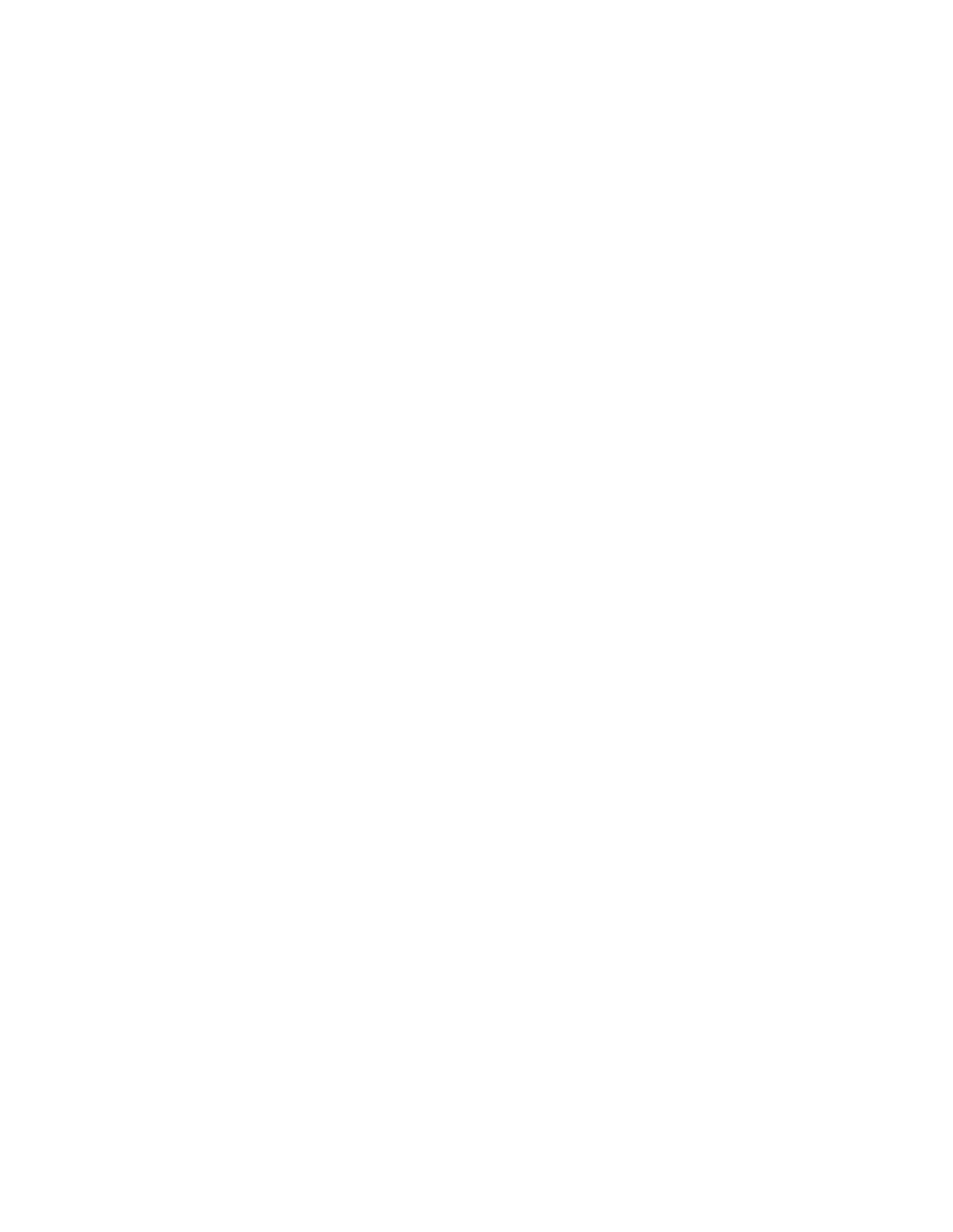#### 1 **Table I-18a. Summary Table for Mercury Concentrations in 350 mm Largemouth Bass Fillets, and**  2 **Comparisons to Baseline Conditions and Benchmark for Alternative 8. Estimates presented as based**  3 **on Equation 1.**

| Location                                   | Period <sup>a</sup> | <b>Estimated</b><br><b>Concentrations of</b><br>Mercury (mg/kg, ww) |                     | % Change In<br><b>Mercury</b><br><b>Concentrations</b><br><b>Compared to</b><br><b>Baseline</b> <sup>b</sup> | <b>Exceedance Quotients<sup>c</sup></b> |  |
|--------------------------------------------|---------------------|---------------------------------------------------------------------|---------------------|--------------------------------------------------------------------------------------------------------------|-----------------------------------------|--|
|                                            |                     | Alt. 8                                                              | <b>EX</b>           | <b>NAA-</b><br><b>LLT</b>                                                                                    | Alt. 8                                  |  |
| <b>Delta Interior</b>                      |                     |                                                                     |                     |                                                                                                              |                                         |  |
| Mokelumne River (South Fork) at            | All                 | 0.55                                                                | 6                   | 8                                                                                                            | 2.3                                     |  |
| Staten Island                              | <b>Drought</b>      | 0.48                                                                | 6                   | 6                                                                                                            | 2.0                                     |  |
| San Joaquin River at Buckley Cove          | All                 | 0.63                                                                | $\overline{2}$      | $-2$                                                                                                         | 2.6                                     |  |
|                                            | Drought             | 0.65                                                                | 3                   | $-1$                                                                                                         | 2.7                                     |  |
| <b>Franks Tract</b>                        | All                 | 0.51 <sub>0.53</sub>                                                | 1722                | 1624                                                                                                         | $2.12 - 2$                              |  |
|                                            | <b>Drought</b>      | 0.470.50                                                            | 1826                | 1624                                                                                                         | 2.02.4                                  |  |
|                                            | All                 | 0.57 <del>0.58</del>                                                | 2527                | 2326                                                                                                         | 2.42.4                                  |  |
| Old River at Rock Slough                   | <b>Drought</b>      | 0.559.57                                                            | 3135                | 2832                                                                                                         | $2.32 - 4$                              |  |
| <b>Western Delta</b>                       |                     |                                                                     |                     |                                                                                                              |                                         |  |
| Sacramento River at Emmaton                | All                 | 0.390.67                                                            | 477                 | 376                                                                                                          | $1.62 - 8$                              |  |
|                                            | Drought             | 0.380.50                                                            | 336                 | 336                                                                                                          | $1.62 - 1.62$                           |  |
| SJR at Antioch                             | All                 | $0.430 - 53$                                                        | 1441                | 1340                                                                                                         | $1.82 - 2$                              |  |
|                                            | <b>Drought</b>      | 0.380.46                                                            | 1337                | 1236                                                                                                         | $1.64 - 9$                              |  |
| Sacramento River at Mallard Island         | All                 | $0.320 - 54$                                                        | 1177                | 975                                                                                                          | $1.32 - 4$                              |  |
|                                            | <b>Drought</b>      | 0.280.36                                                            | 1246                | 1144                                                                                                         | $1.24 - 5$                              |  |
| <b>Major Diversions (Pumping Stations)</b> |                     |                                                                     |                     |                                                                                                              |                                         |  |
| North Bay Aqueduct at Barker Slough        | All                 | 0.380.95                                                            | -8 <mark>429</mark> | <u>-8<mark>431</mark></u>                                                                                    | $1.64 - 0$                              |  |
| PP                                         | <b>Drought</b>      | 0.380.66                                                            | $-857$              | $-857$                                                                                                       | $1.62 - 7$                              |  |
| Contra Costa Pumping Plant #1              | All                 | 0.600.64                                                            | 2325                | 2325                                                                                                         | $2.52 - 5$                              |  |
|                                            | Drought             | 0.580.59                                                            | 2734                | 2629                                                                                                         | 2.42.5                                  |  |
| <b>Banks Pumping Plant</b>                 | All                 | 0.42 <sub>0.42</sub>                                                | $-17 - 16$          | $-18 - 18$                                                                                                   | $1.84 - 8$                              |  |
|                                            | Drought             | 0.42 <sub>0.43</sub>                                                | $-12 - 11$          | $-15 - 14$                                                                                                   | $1.84 - 8$                              |  |
|                                            | All                 | 0.42 <sub>0.42</sub>                                                | $-22 - 24$          | $-24 - 23$                                                                                                   | $1.74 -7$                               |  |
| Jones Pumping Plant                        | <b>Drought</b>      | $0.400 - 44$                                                        | $-21 - 20$          | $-24 - 23$                                                                                                   | $1.74 - 7$                              |  |

4 **Notes:**<br>5 <sup>a</sup> All: W<br>6 years 1<br>7 water y<br>8 <sup>b</sup> % change <sup>a</sup> All: Water years 1975-1991 represent the 16-year period modeled using DSM2. Drought: Represents a 5 consecutive year (water years 1987-1991) drought period consisting of dry and critical water year types (as defined by the Sacramento Valley 40-30-30 water year hydrologic classification index).

b % change indicates a negative change (increased concentrations) relative to baseline when values are positive and a positive change (lowered concentrations) relative to baseline when values are negative. Changes of 10% or more are highlighted.<br>10 Sizonedance Quotient - All concentrations exceed total maximum daily load quidance concentration of

<sup>c</sup> Exceedance Quotient - All concentrations exceed total maximum daily load guidance concentration of 0.24 mg/kg ww Hg.<br>11 Alt. - alternative

11 Alt. - alternative<br>12 EX - Existing Co 12 EX - Existing Conditions<br>13 mg/kg - milligram per kilo

13 mg/kg - milligram per kilogram<br>14 NAA-LLT - No Action Alternativ

14 NAA-LLT - No Action Alternative Late Long Term<br>15 ww - wet weight

ww - wet weight